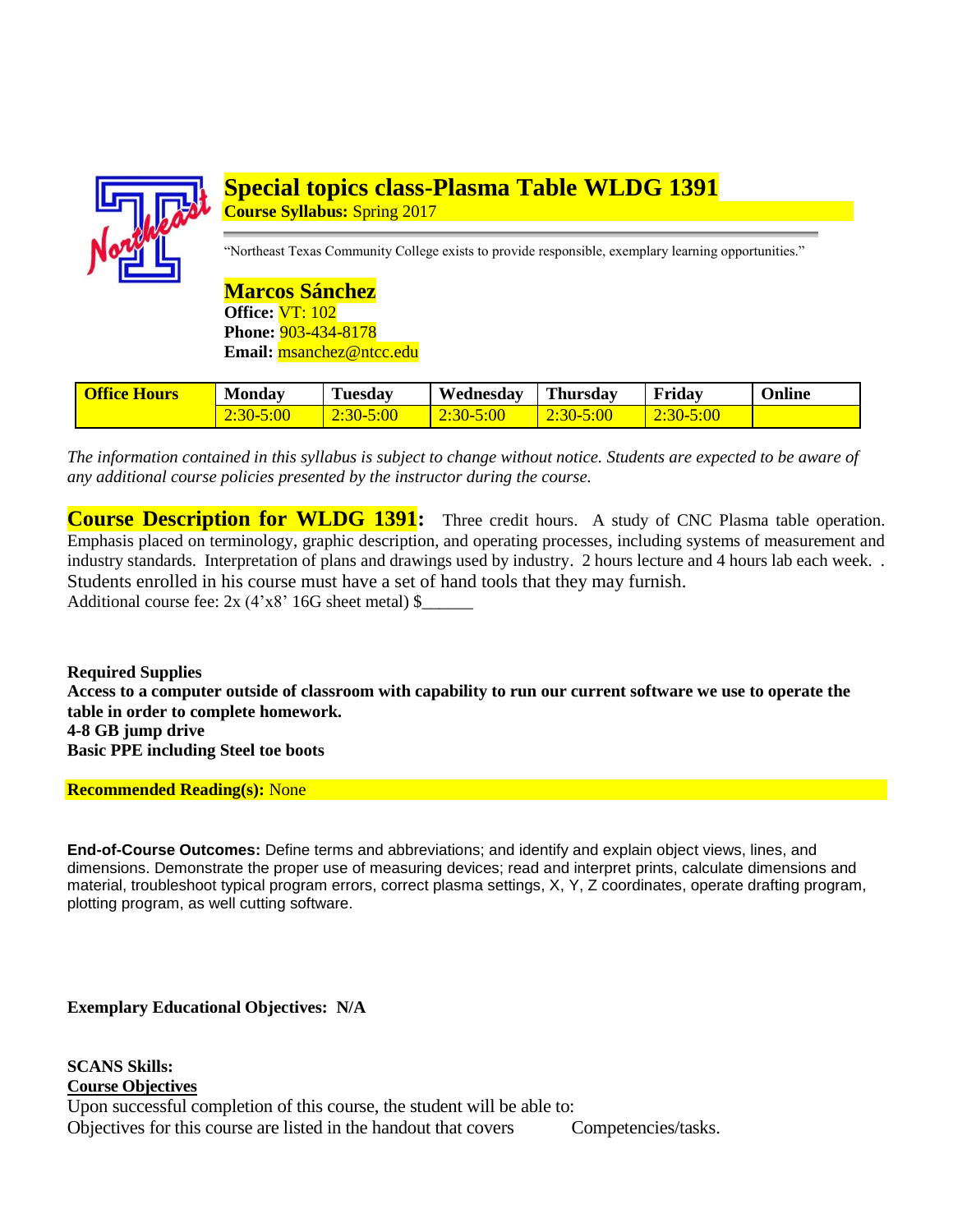**Task Code Task Description**

| Demonstrate how to maneuver thru the programs required to operate machine |
|---------------------------------------------------------------------------|
| Troubleshoot typical program errors                                       |
| Calculate dimensions and material                                         |
| Understand X, Y, Z coordinates                                            |
| Demonstrate identify and explain lines, and dimensions                    |
| Demonstrate proper start up procedures for plasma table                   |
| Demonstrate correct plasma settings                                       |
|                                                                           |
|                                                                           |
|                                                                           |
|                                                                           |

### **Evaluation and Grading**

The grades you will receive for this class will be based upon these areas: **Assignments: Review Questions: At the end of the assigned units by your instructor**

| 1. Quizzes and assignments                                              |              | 30%  |
|-------------------------------------------------------------------------|--------------|------|
| A minimum of 3 tests covering class lectures, assigned readings, films, |              |      |
| 2. Handouts and competencies/task shop work.                            |              | 30%  |
| 3. Sketching a detailed part and cutting it on Plasma Table             |              |      |
| As a FINAL TEST                                                         |              | 40%  |
|                                                                         | <b>TOTAL</b> | 100% |

# **SLEEPING IN CLASS WILL RESULT IN A ZERO FOR THE DAY!**

#### **Other Course Requirements:**

.

### **General Classroom and Lab Policies**

The Mechanical Power Technology program, like most other vocational programs, has policies that must be followed. These policies will give you, the student, a better opportunity to learn the mechanical power trade. *The general classroom and lab policies are in the Mechanical Power Technology Shop Safety Manual.* The instructor may have additional policies for their class.

#### **General Safety Policies**

Anyone with extremely long hair must have some way to keep it up (hair net, hat). There will be no open-toe shoes worn in the shop (sandals, flip flops). Each student will be required to have a pair of safety glasses to be at all times. *The general safety policies are in the Mechanical Power Technology Shop Safety Manual.* The instructor may have additional safety policies for their class.

#### **Student Responsibilities/Expectations:**

It is important to present a professional image in the work place. Therefore, students are required to wear 100% cotton long sleeve shirts. They may be purchased in the bookstore or you can purchase in town. If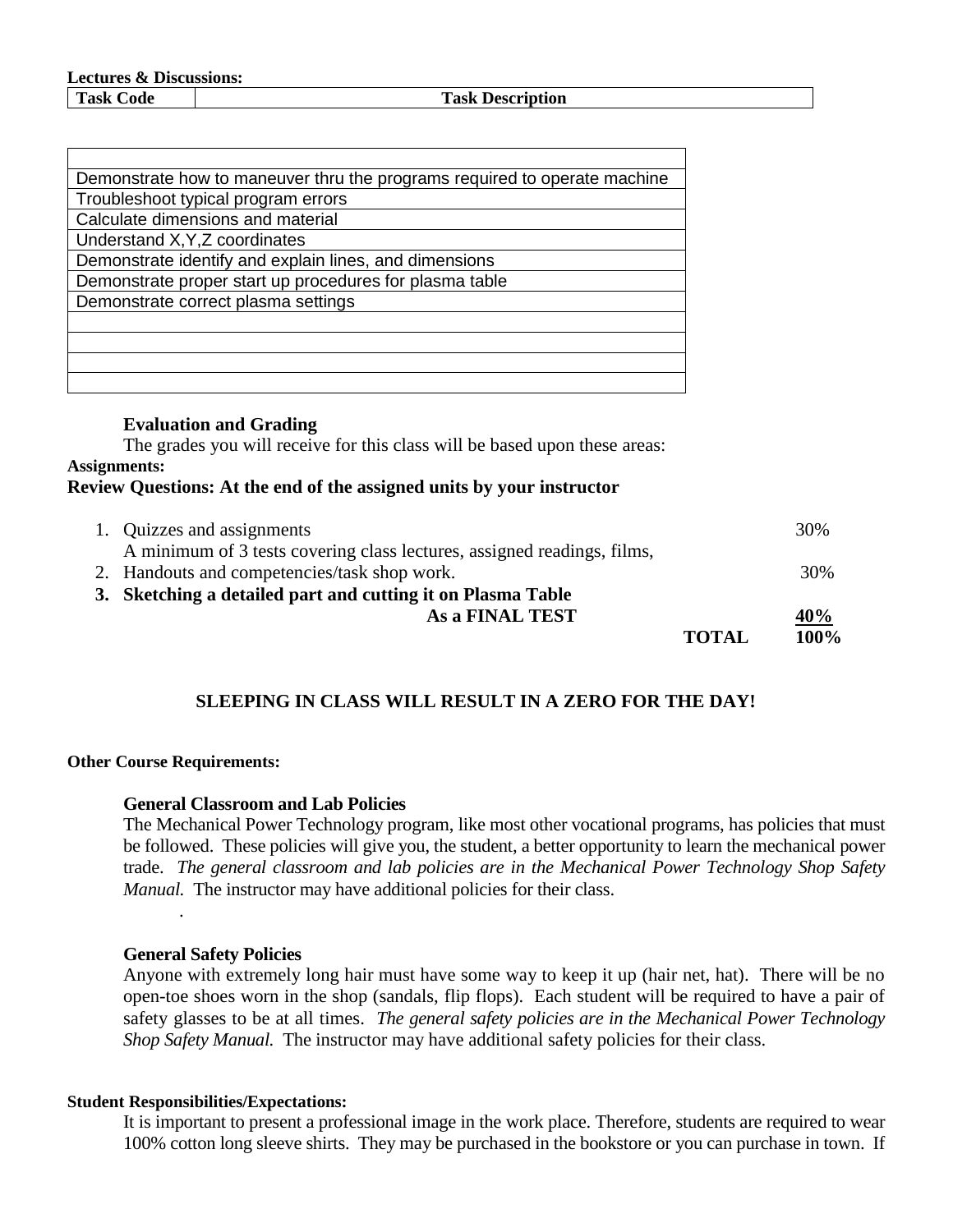your employer furnishes uniform shirts, they may be worn in place of the school shirt. These shirts should be clean and neat at all times. You must have an approved uniform Welding Clothing by the second week of class. If you do not, you will not allowed to start any hands-on welding in the lab and10 points will be deducted from your professionalism grade each class period proper welding clothing is not worn. **Shorts and sandals are not allowed.** *Professional appearance is part of your grade*

#### **NTCC Academic Honesty Statement:**

"Students are expected to complete course work in an honest manner, using their intellects and resources designated as allowable by the course instructor. Students are responsible for addressing questions about allowable resources with the course instructor. NTCC upholds the highest standards of academic integrity. This course will follow the NTCC Academic Honesty policy stated in the Student Handbook."

## **Conduct of Course**

#### **Attendance Policy**

Regular and punctual attendance at all scheduled classes is expected. Attendance is necessary for successful completion of course work. If you are absent, you are responsible for initiating procedures for make-up work. All course work missed, regardless of cause, is to be completed to the satisfaction of the instructor. Every time the student comes late to class will be adding deduction points into his final grade. *More than three absences are considered excessive*! **It is up to you to initiate a course drop in the Office of Admissions and Records**. (At the discretion of the instructor, a student with nor more than two absences and with an "A" average will be exempt from the final exam.)

#### **Academic Ethics**

The college expects all students to engage in academic pursuits in a manner that is beyond reproach. Students are expected to maintain complete honesty and integrity in their academic pursuit. Academic dishonesty such as cheating, plagiarism, and collusion is unacceptable and may result in disciplinary action. Refer to the student handbook for more information on this subject.

#### **ADA Statement:**

It is the policy of NTCC to provide reasonable accommodations for qualified individuals who are students with disabilities. This College will adhere to all applicable federal, state, and local laws, regulations, and guidelines with respect to providing reasonable accommodations as required to afford equal educational opportunity. It is the student's responsibility to arrange an appointment with a College counselor to obtain a Request for Accommodations form. For more information, please refer to the NTCC Catalog or Student Handbook.

#### **Family Educational Rights And Privacy Act** (**Ferpa**):

The Family Educational Rights and Privacy Act (FERPA) is a federal law that protects the privacy of student education records. The law applies to all schools that receive funds under an applicable program of the U.S. Department of Education. FERPA gives parents certain rights with respect to their children's educational records. These rights transfer to the student when he or she attends a school beyond the high school level. Students to whom the rights have transferred are considered "eligible students." In essence, a parent has no legal right to obtain information concerning the child's college records without the written consent of the student. In compliance with FERPA, information classified as "directory information" may be released to the general public without the written consent of the student unless the student makes a request in writing. Directory information is defined as: the student's name, permanent address and/or local address, telephone listing, dates of attendance, most recent previous education institution attended, other information including major, field of study, degrees, awards received, and participation in officially recognized activities/sports.